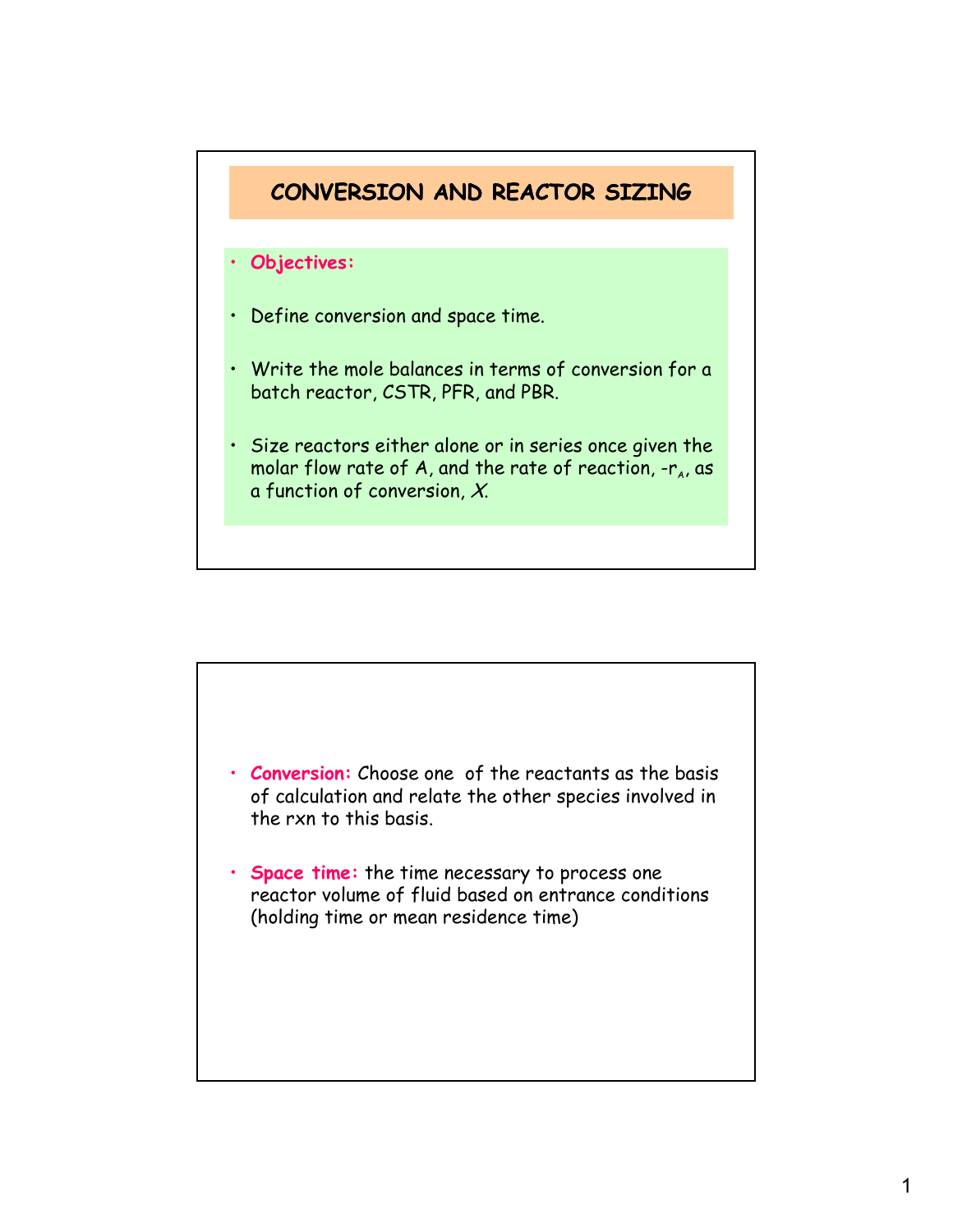# **CONVERSION AND REACTOR SIZING**

### **1. Conversion**

Consider the general equation

 $aA + bB \rightarrow cC + dD$ 

We will choose A as our basis of calculation.

$$
A + \frac{b}{a}B \to \frac{c}{a}C + \frac{d}{a}D
$$

The basis of calculation is most always the limiting reactant. The conversion of species A in a reaction is equal to the number of moles of A reacted per mole of A fed.

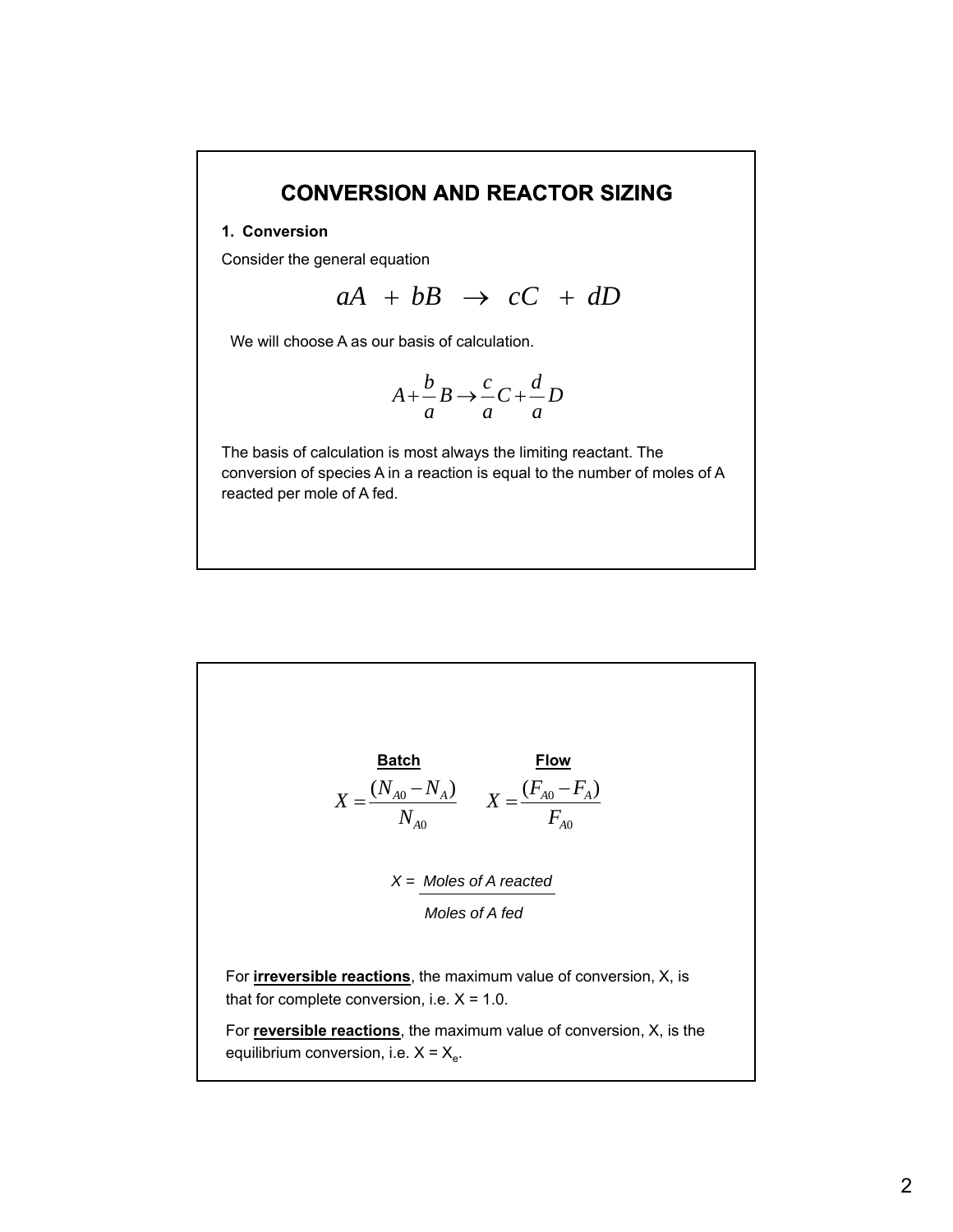# **2. Design Equations**

**Batch Reactor Design Equations:**

$$
\begin{bmatrix} Moles \ of \quad A \\ reacted \\ (consumed) \end{bmatrix} = \begin{bmatrix} Moles \ of \quad A \\ fed \end{bmatrix} \cdot \begin{bmatrix} Moles \ of \quad A \ reacted \\ Moles \ of \quad A \ fed \end{bmatrix}
$$

$$
= \begin{bmatrix} N_{A0} \end{bmatrix} \qquad \cdot \begin{bmatrix} X \end{bmatrix} \qquad [1]
$$

Now the # of moles of A that remain in the reactor after a time t,  $N_A$  can be expressed in terms of  $\mathsf{N}_{\mathsf{A}0}$  and X;

[2]

$$
[N_A] = [N_{A0}] - [N_{A0} \cdot X]
$$
  

$$
N_A = N_{A0} \cdot (1 - X)
$$

$$
\frac{dN_A}{dt} = r_A \cdot V \quad (prefect mixing)
$$
 [3]  
\n
$$
\frac{dN_A}{dt} = -r_A \cdot V
$$
 [For batch reactions, we are interested in determining how long to leave the  
\nreactants in the reactor to achieve a certain conversion X.  
\n
$$
\frac{dN_A}{dt} = 0 - N_{A0} \cdot \frac{dX}{dt}
$$
 (Since N<sub>A0</sub> is constant) [4]  
\n
$$
\frac{dN_A}{dt} = r_A \cdot V
$$
 [5]  
\n
$$
N_{A0} \cdot \frac{dX}{dt} = -r_A \cdot V
$$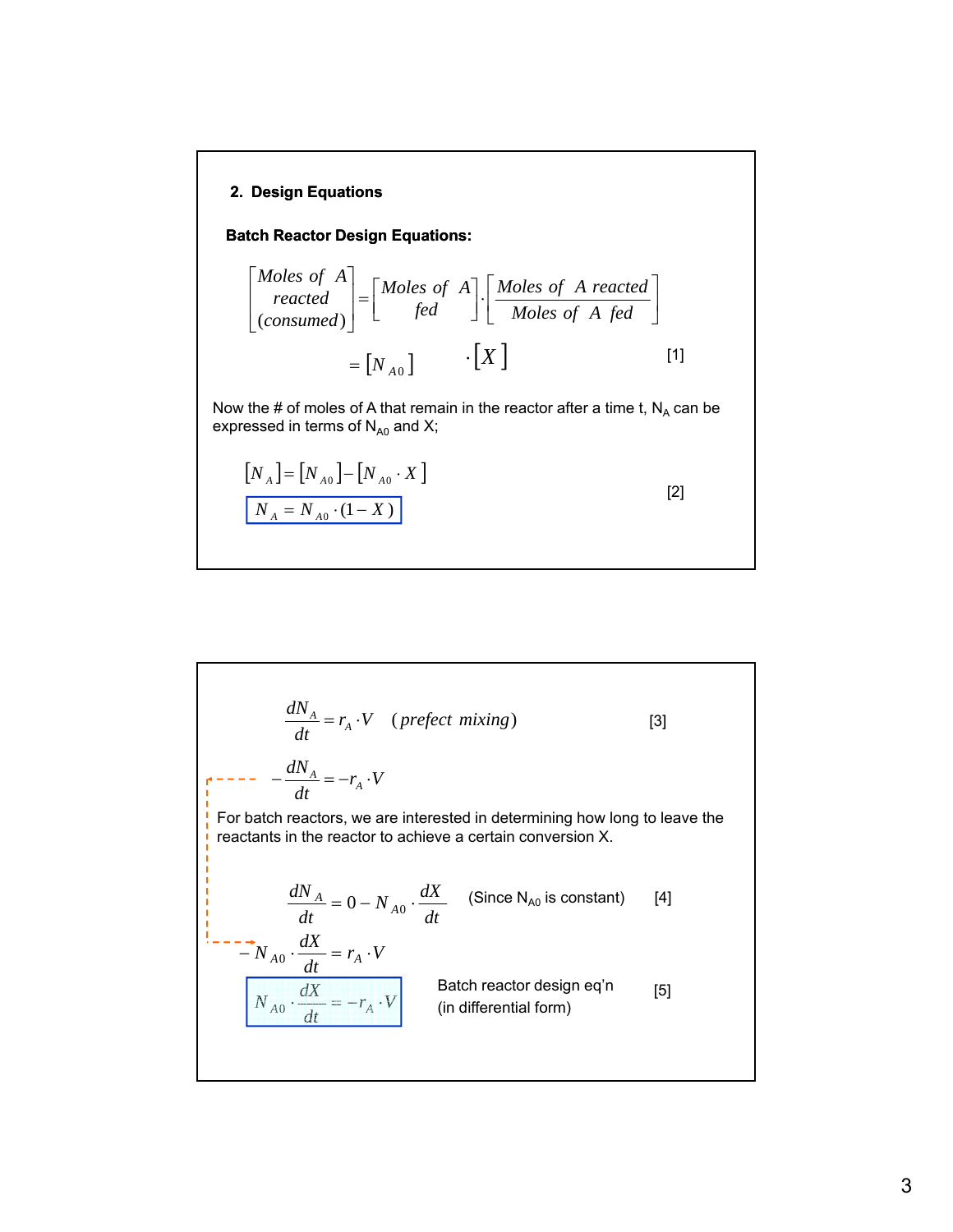

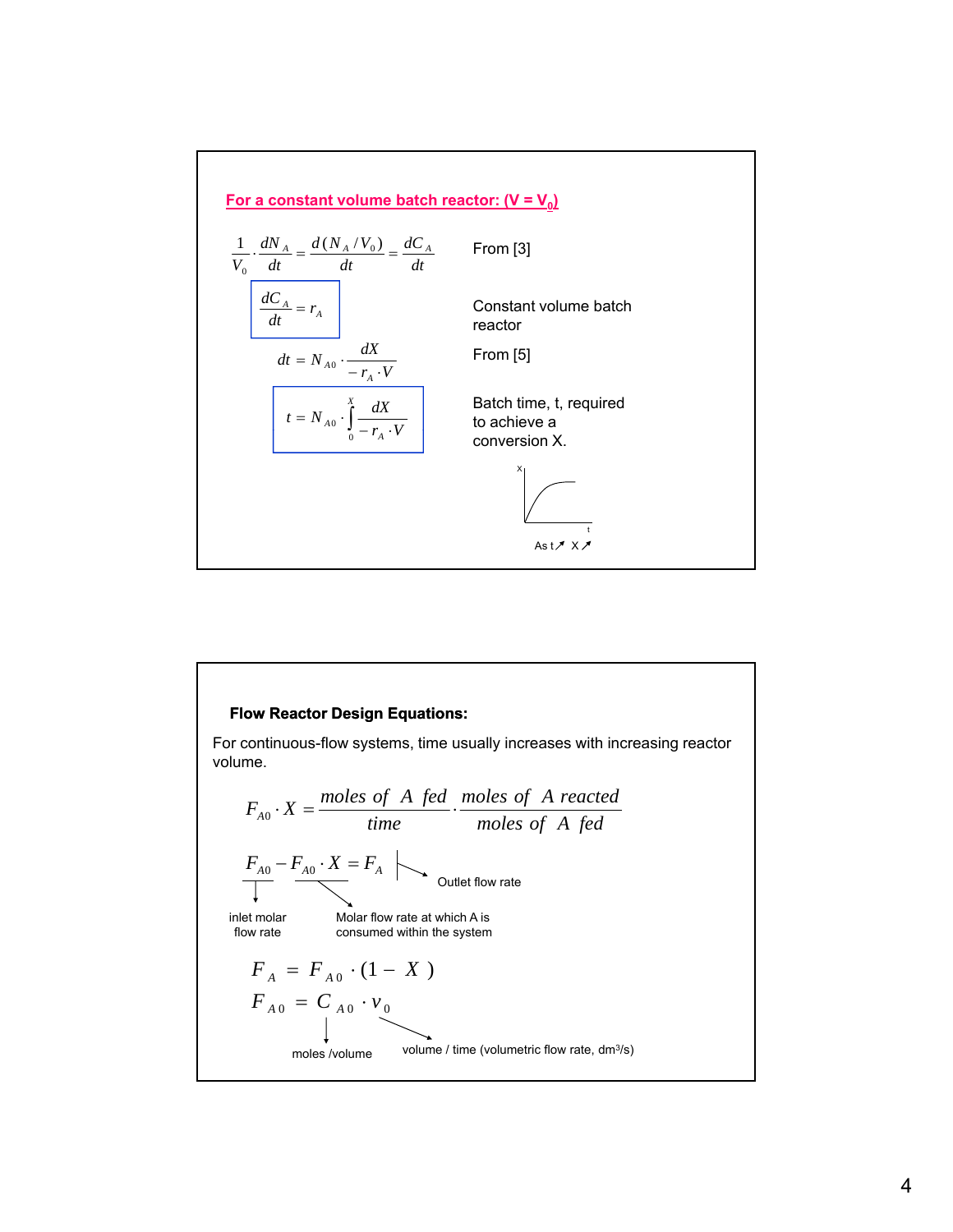For liquid systems,  $C_{A0}$  is usually given in terms of molarity (mol/dm3) For gas systems,  $C_{A0}$  can be calculated using gas laws.

$$
C_{A0} = \frac{P_{A0}}{R \cdot T_0} = \frac{y_{A0} \cdot P_0}{R \cdot T_0}
$$

Entering molar flow rate is

$$
F_{A0} = v_0 \cdot C_{A0} = v_0 \cdot \frac{y_{A0} \cdot P_0}{R \cdot T_0}
$$

$$
y_{A0} = \text{entering mole fraction of A}
$$
  
\n
$$
= \text{entering mole fraction of A}
$$
  
\n
$$
P_0 = \text{entering total pressure (kPa)}
$$
  
\n
$$
P_0 = \text{entering total pressure (kPa)}
$$
  
\n
$$
= \text{entering total pressure (kPa)}
$$
  
\n
$$
R = \text{entering total pressure (kPa)}
$$
  
\n
$$
= \text{entering total pressure (kPa)}
$$
  
\n
$$
= \text{entering total pressure (kPa)}
$$
  
\n
$$
= \text{entering total pressure (kPa)}
$$
  
\n
$$
= \text{entering total pressure (kPa)}
$$
  
\n
$$
= \text{entering total pressure (kPa)}
$$
  
\n
$$
= \text{entering color'n (mol/dm³)}
$$
  
\n
$$
= \text{T(K)}
$$

**CSTR (Design Equation)**

\nFor a rxn:

\n
$$
A + \frac{b}{a}B \rightarrow \frac{c}{a}C + \frac{d}{a}D
$$
\n
$$
V = \frac{F_{A0} - F_A}{-r_A}
$$
\nSubstitute for  $F_A$ 

\n
$$
F_A = F_{A0} - F_{A0} \cdot X
$$
\n
$$
V = \frac{F_{A0} - (F_{A0} - F_{A0} \cdot X)}{-r_A}
$$
\n
$$
V = \frac{F_{A0} \cdot X}{(-r_A)_{exit}}
$$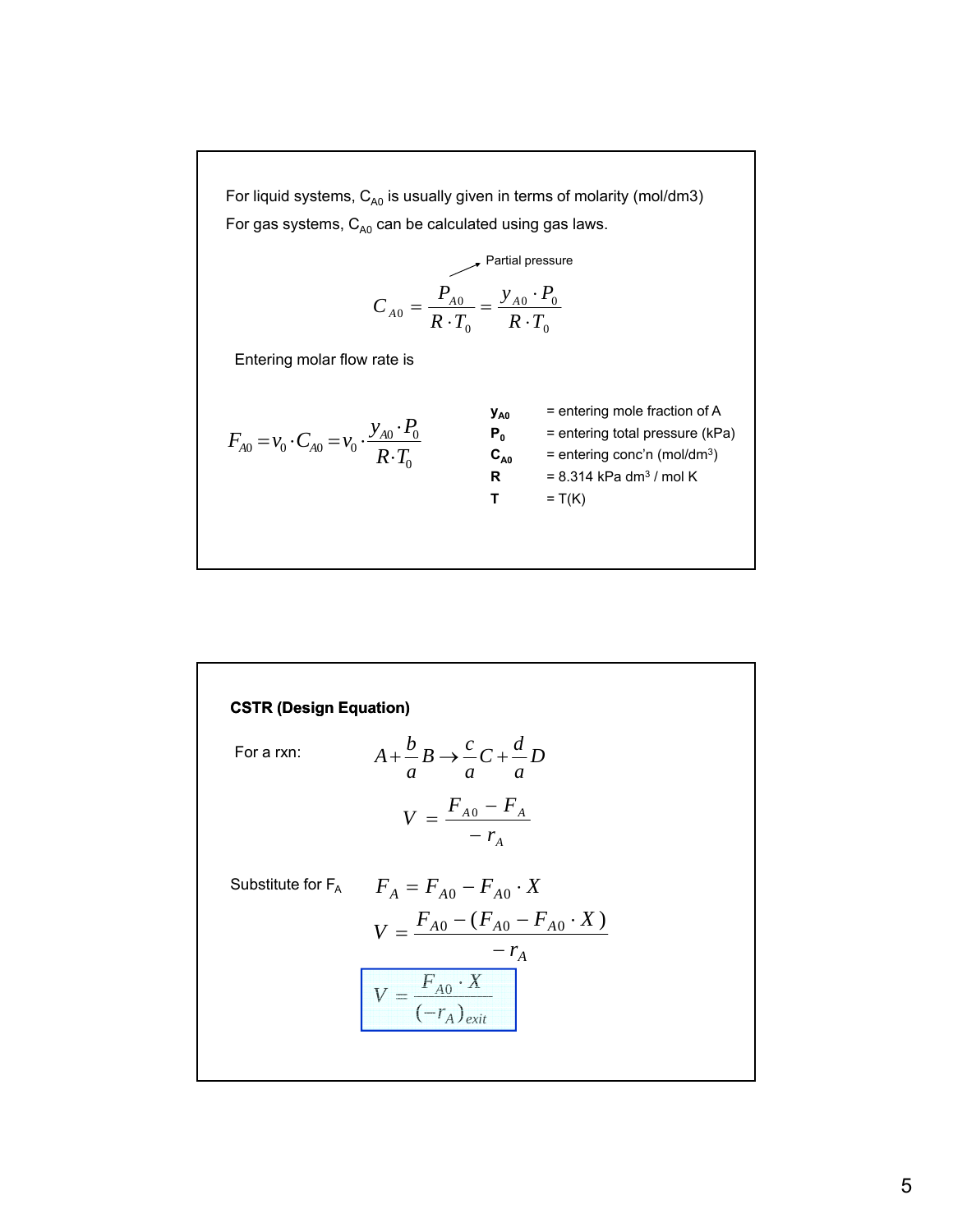**PFR (Design Equation)**

$$
-\frac{dF_A}{dV} = -r_A
$$
  
\n
$$
F_A = F_{A0} - F_{A0} \cdot X
$$
  
\n
$$
dF_A = -F_{A0} \cdot dX
$$

Substitute back:

$$
-\frac{dF_A}{dV} = F_{A0} \cdot \frac{dX}{dV} = -r_A
$$

Seperate the variables  $V = 0$  when  $X = 0$ 

$$
V = F_{A0} \cdot \int_{0}^{X} \frac{dX}{-r_A}
$$

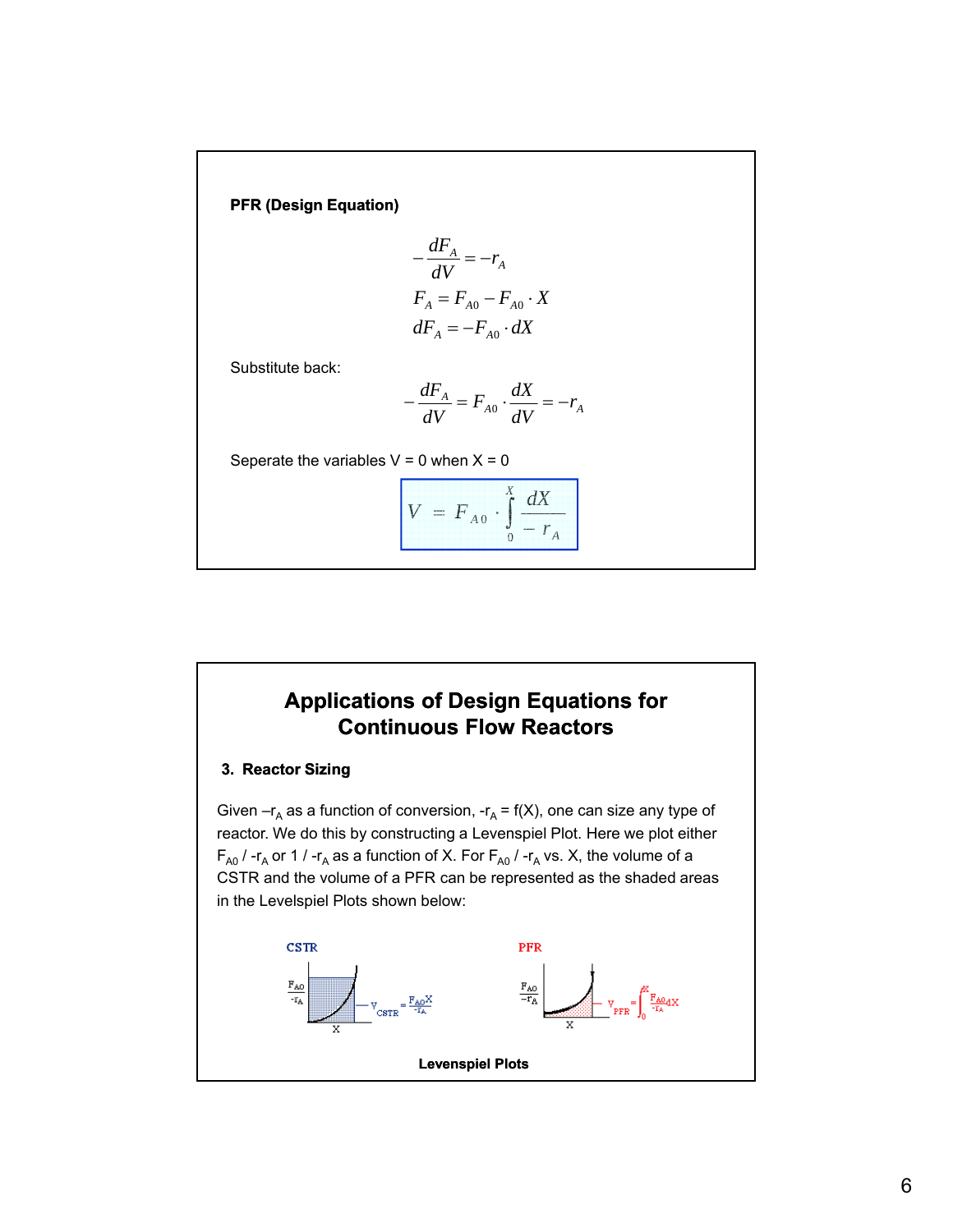

|              | $A \rightarrow B$             |  |
|--------------|-------------------------------|--|
| X            | $-r_A$ (mol/m <sup>3</sup> s) |  |
| $\mathbf{0}$ | 0.45                          |  |
| 0.1          | 0.37                          |  |
| 0.2          | 0.30                          |  |
| 0.4          | 0.195                         |  |
| 0.6          | 0.113                         |  |
| 0.7          | 0.079                         |  |
| 0.8          | 0.05                          |  |
|              | $[T = 500 K]$                 |  |
|              | $[P = 830 kPa = 8.2 atm]$     |  |
|              | initial charge was pure A     |  |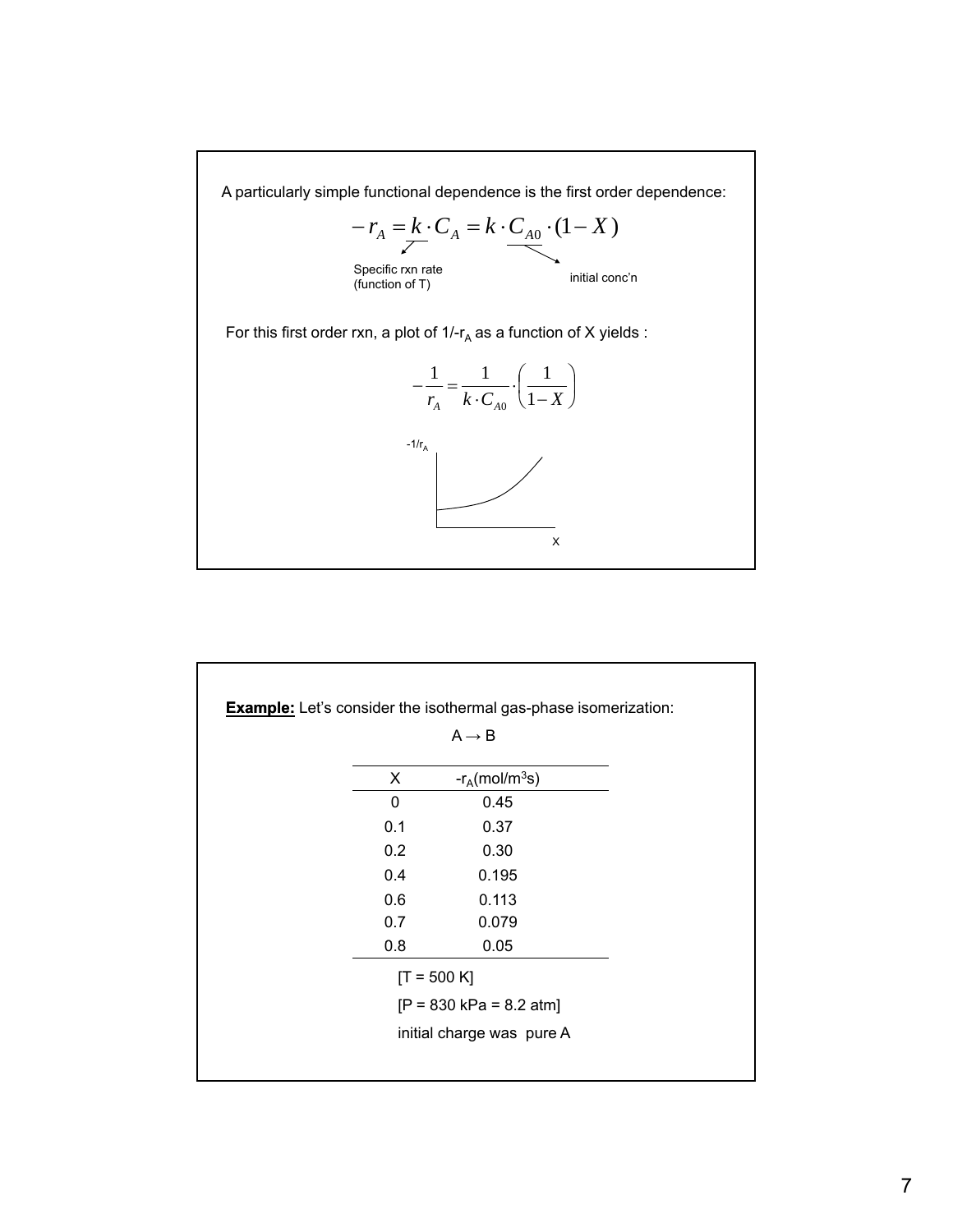|     | $A \rightarrow B$             |            |
|-----|-------------------------------|------------|
| X   | $-r_A$ (mol/m <sup>3</sup> s) | 1 / $-r_A$ |
| 0   | 0.45                          | 2.22       |
| 0.1 | 0.37                          | 2.70       |
| 0.2 | 0.30                          | 3.33       |
| 0.4 | 0.195                         | 5.13       |
| 0.6 | 0.113                         | 8.85       |
| 0.7 | 0.079                         | 12.7       |
| 0.8 | 0.05                          | 20.0       |
|     | $[T = 500 K]$                 |            |
|     | $[P = 830 kPa = 8.2 atm]$     |            |
|     | initial charge was pure A     |            |

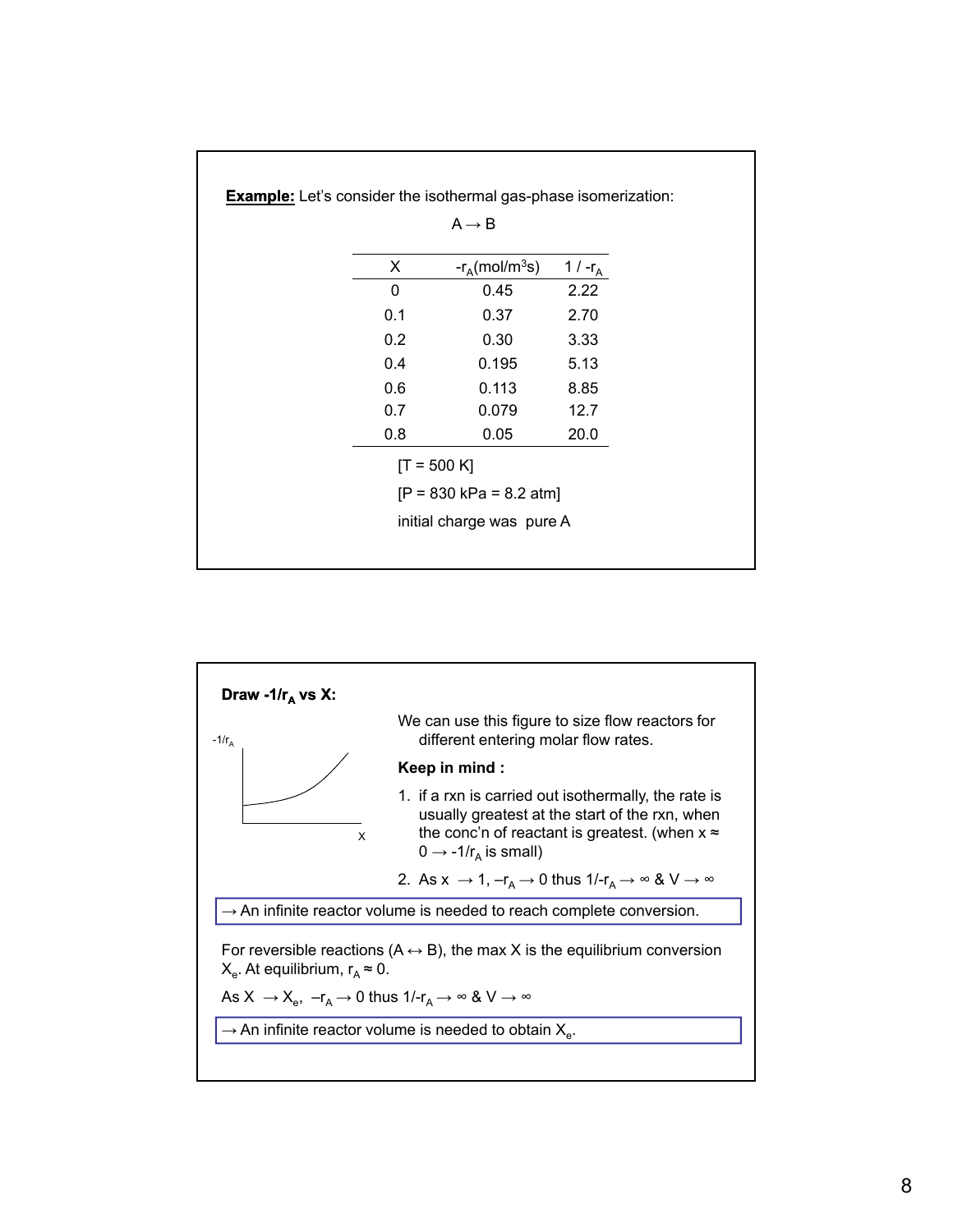

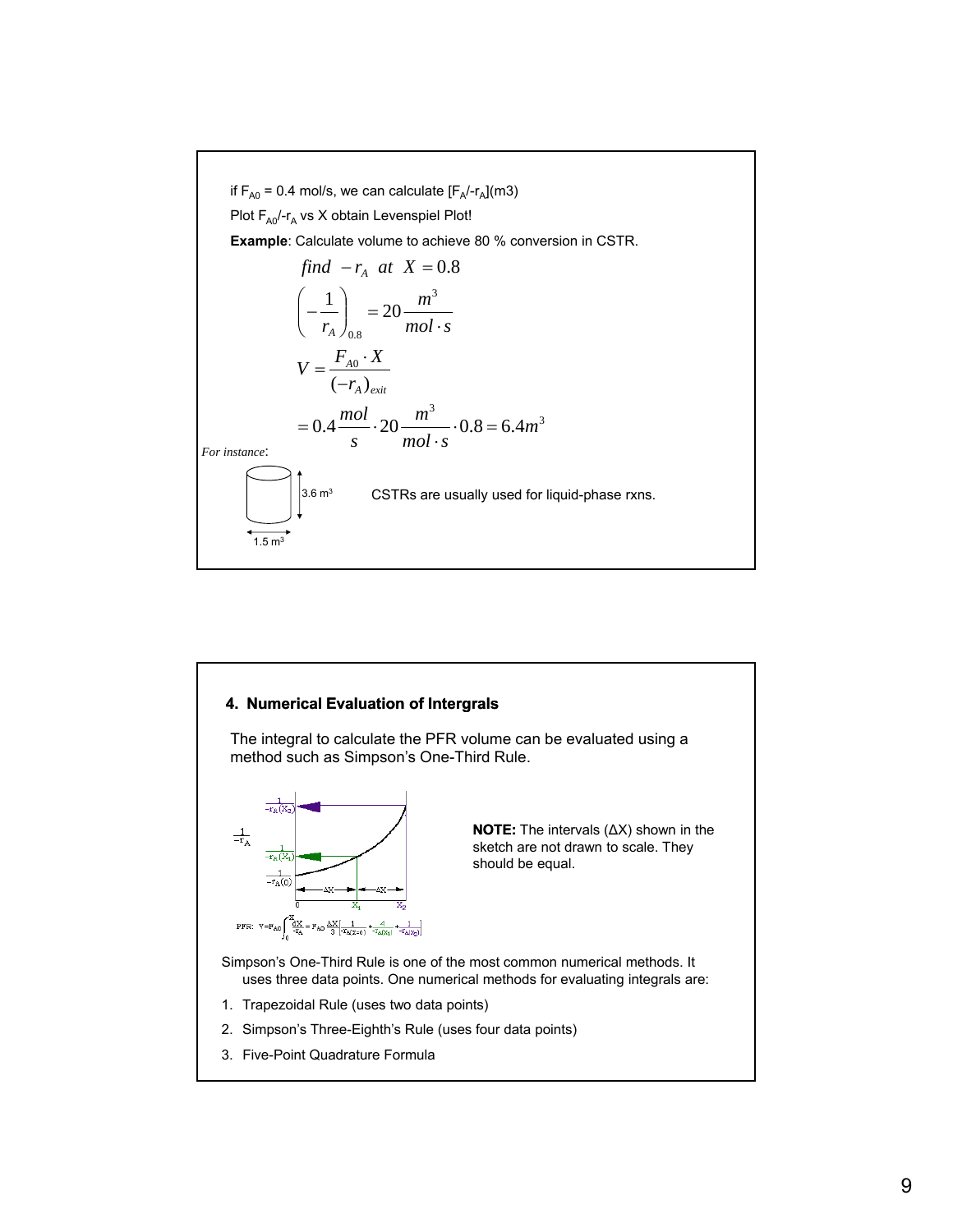

| batch reactor.                       |      | which is to take place in a PFR. The following data was obtained in a |       |
|--------------------------------------|------|-----------------------------------------------------------------------|-------|
| X                                    | 0    | 0.4                                                                   | 0.8   |
| $-r_{\rm A}$ (mol/dm <sup>3</sup> s) | 0.01 | 0.008                                                                 | 0.002 |
|                                      |      |                                                                       |       |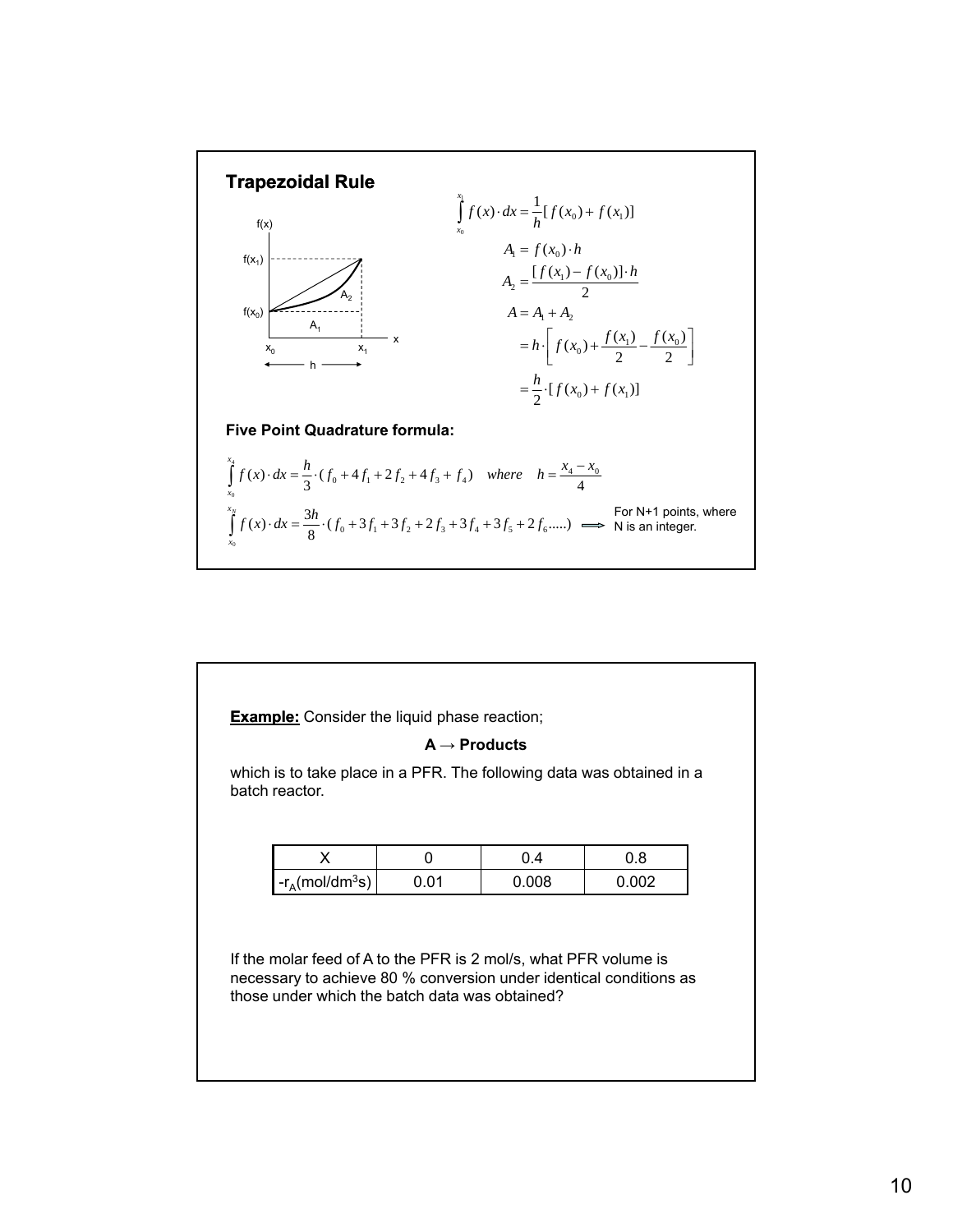

 $\overline{0}$   $\overline{1}$   $\overline{1}$   $\overline{4}$   $\overline{0}$  $PFR: V = F_{A0} \int_{0}^{X} \frac{dX}{dx} = F_{A0} \cdot \frac{\Delta X}{2} \left[ \frac{1}{\sqrt{(X-A)^2}} + \frac{4}{\sqrt{(X-A)^2}} + \frac{1}{\sqrt{(X-A)^2}} \right]$  $V = F_{A0} \int_{0}^{X} \frac{dX}{-r_A} = F_{A0} \cdot \frac{\Delta X}{3} \left[ \frac{1}{-r_A(X=0)} + \frac{4}{-r_A(X_1)} + \frac{1}{-r_A(X_2)} \right]$ For Simpson's three point formula we have:  $\int_{0}^{8} \frac{dX}{dx} = 2 \frac{mol}{\sqrt{64}} \left[ 100 + 4 \cdot (125) + 500 \right] \frac{dm^3 s}{m} = 293 dm^3$ 0  $\frac{1}{100}$  = 2 $\frac{1000}{2}$   $\cdot \left\{ \frac{0.4}{2} [100 + 4 \cdot (125) + 500] \frac{1000}{2} \right\}$  = 293 3  $V = F_{A0} \int_{0}^{0.8} \frac{dX}{dx} = 2 \frac{mol}{\sqrt{2}} \left[ 100 + 4 \cdot (125) + 500 \right] \frac{dm^3 s}{m} = 293 dm$ *mol*  $dm^3s$ *s mol r*  $PFR$  :  $V = F_{A0} \int^{0.8} \frac{dX}{f}$ *A*  $\frac{d^{2}A_{A0}}{d^{2}} = 2 \frac{m \omega}{2} \cdot \left\{ \frac{0.4 \times 100}{2} [100 + 4 \cdot (125) + 500] \frac{dm \text{ m}}{d^{2}L} \right\} =$ ⎭  $\left\{ \right.$  $\vert$  $\overline{a}$  $= F_{A0} \int_{0}^{0.8} \frac{dX}{-r_A} = 2 \frac{mol}{s} \cdot \left\{ \frac{0.4}{3} \left[ 100 + 4 \cdot (125) + \right. \right.$ To reach 80 % conversion, your PFR must be 293.3 dm<sup>3</sup>.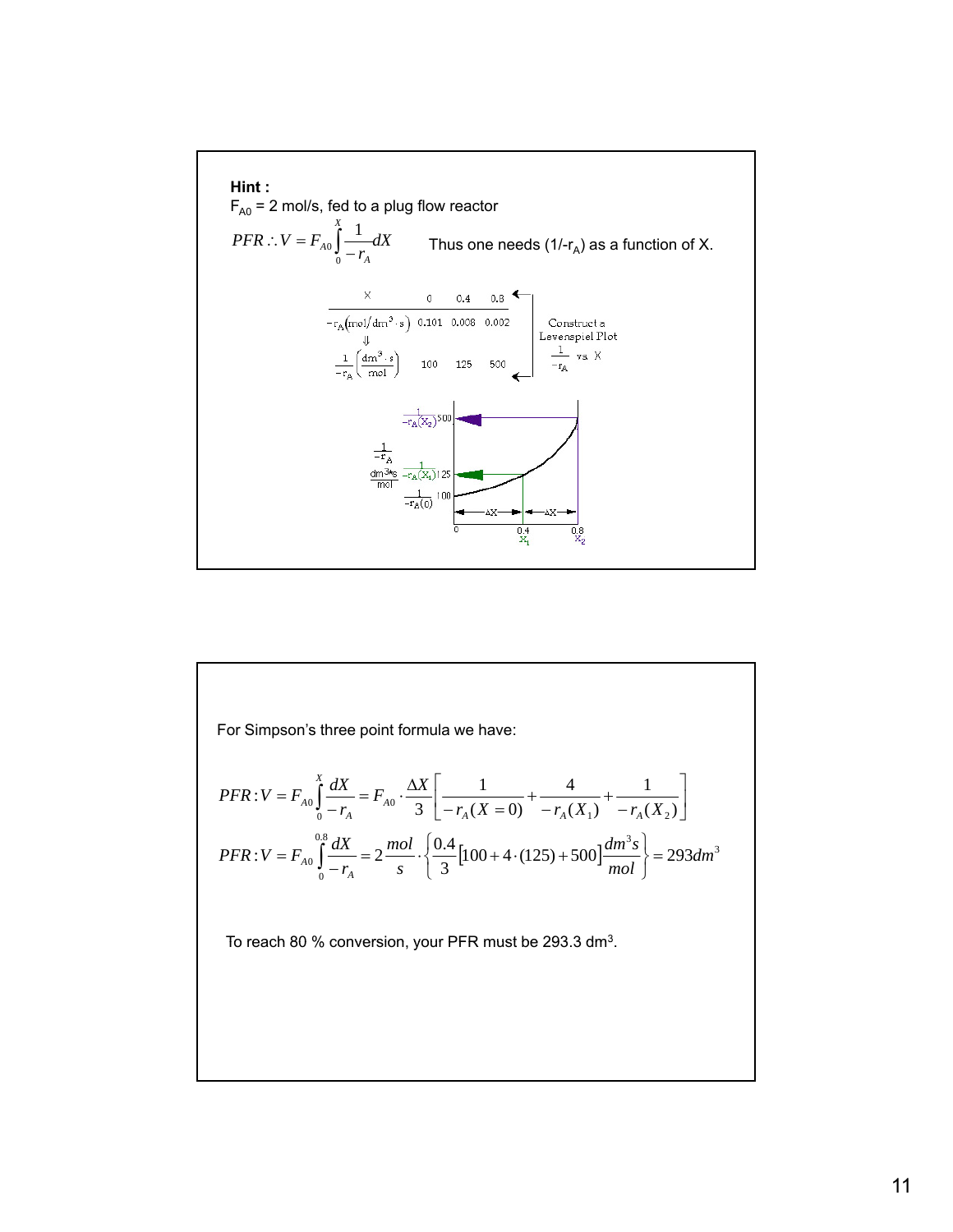### **Sizing in PFR**

Example: Determine the volume in PFR to achieve a 80 % conversion.

For *PFR*: 
$$
F_{A0} \cdot \frac{dX}{dV} = -r_A
$$
  
Re *arranging*:  $V = F_{A0} \cdot \int_{0}^{0.8} \frac{dX}{-r_A} = \int_{0}^{0.8} \frac{F_{A0}}{-r_A} \cdot dX$ 

Let's numerically evaluate the integral with trapezoidal rule

$$
\int_{0}^{0.8} \frac{F_{A0}}{-r_{A}} \cdot dX \implies f(X) = \frac{F_{A0}}{-r_{A}} \bigg|_{X=0} = 0.89
$$

$$
f(X) = \frac{F_{A0}}{-r_{A}} \bigg|_{X=0.8} = 8.0
$$

$$
V = \frac{0.8}{2} \cdot (0.89 + 8.0) = 8.89 \cdot 0.4 = 3.556 m^{3}
$$

With five point quadrature V =  $2.165$  m<sup>3</sup>

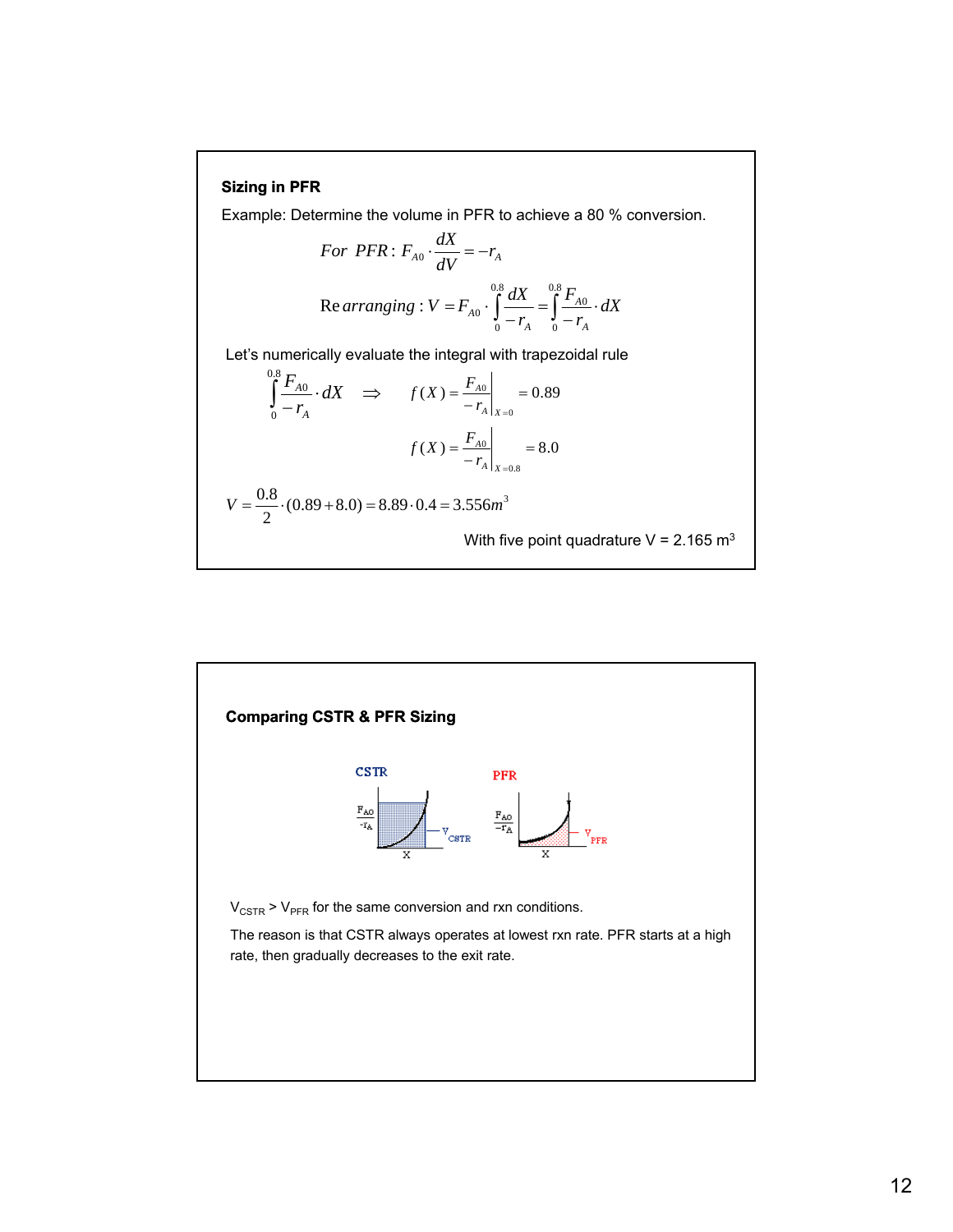

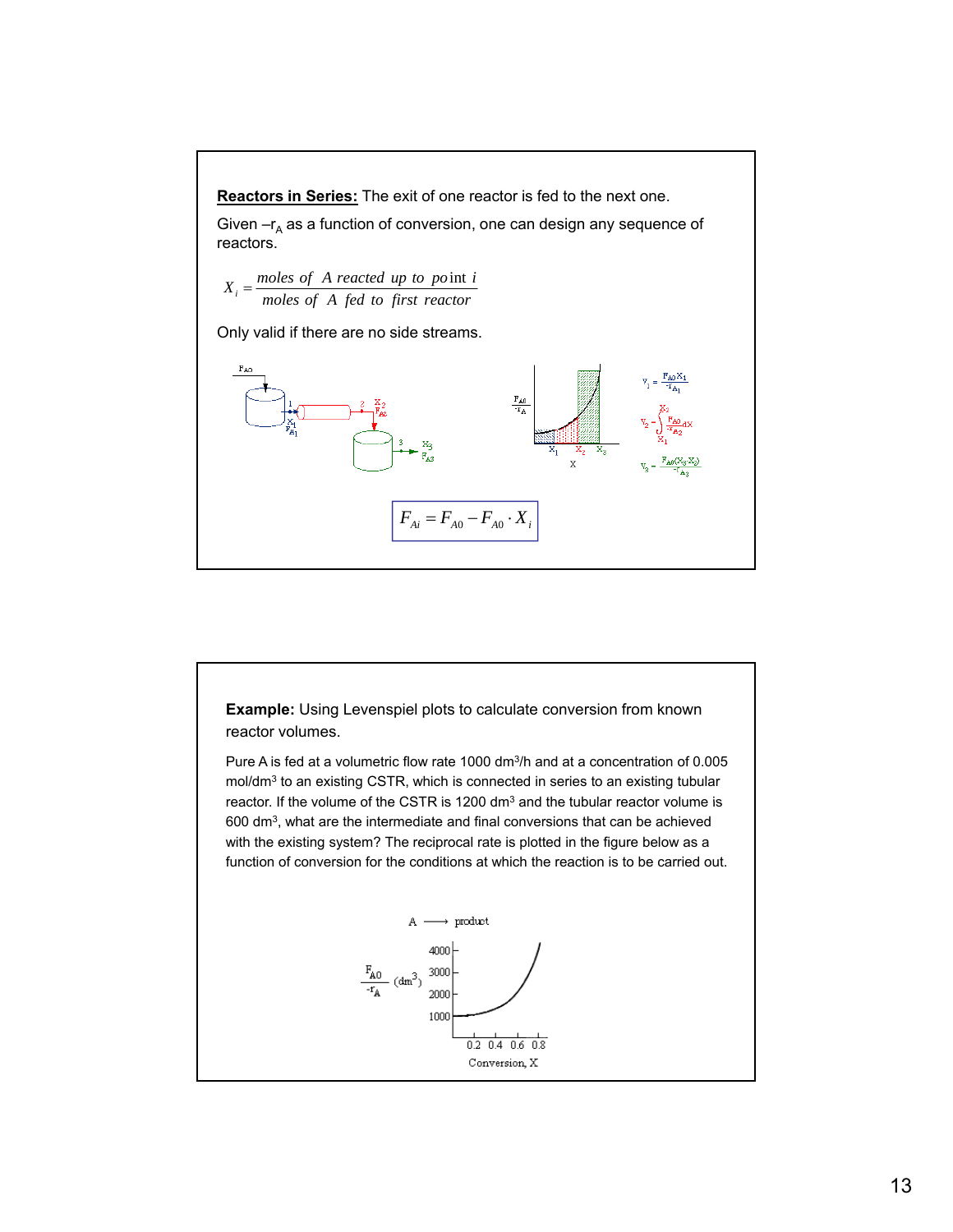

By trial and error, we find that a conversion of 0.6 gives the appropriate CSTR volume of 1200 dm3.



Therefore, the intermediate conversion is  $X = 0.6$ 

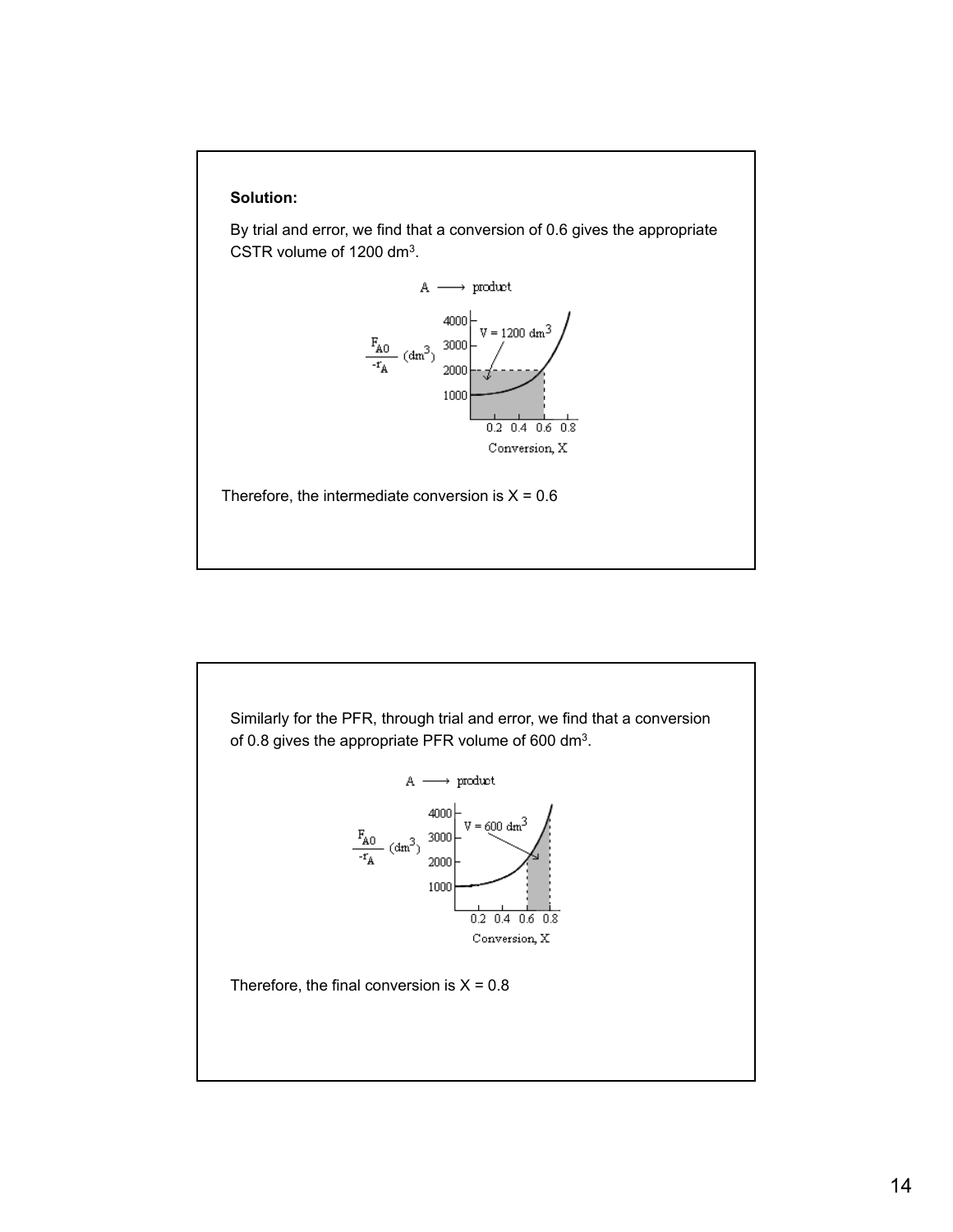

if we have the data:  
\n
$$
X = 0.4
$$
  $\left(\frac{F_{A0}}{-r_{A1}}\right)_{X=0.4} = 2.05m^3$   $V_1 = \left(\frac{F_{A0}}{-r_{A1}}\right)_{0.4} \cdot X_1 = 0.82m^3$   
\n $X = 0.8$   $\left(\frac{F_{A0}}{-r_{A2}}\right)_{X=0.8} = 8.0m^3$   $V_2 = \left(\frac{F_{A0}}{-r_{A2}}\right) \cdot (X_2 - X_1) = 3.2m^3$   
\n $\left.\frac{F_{A0}/r_A}{r_{A2}}\right|_{X=0.8}$   $V_{\text{CSTR},2} > V_{\text{CSTR},1}$   
\n $V_{\text{CSTR},2} > V_{\text{CSTR},1}$   
\n $V_{\text{CSTR},3} > V_{\text{CSTR},1}$   
\nTotal V = V<sub>1</sub> + V<sub>2</sub> = 4.02 m<sup>3</sup> < 6.4 m<sup>3</sup>  $\Longrightarrow$  volume necessary to get 80 % conversion with one CSTR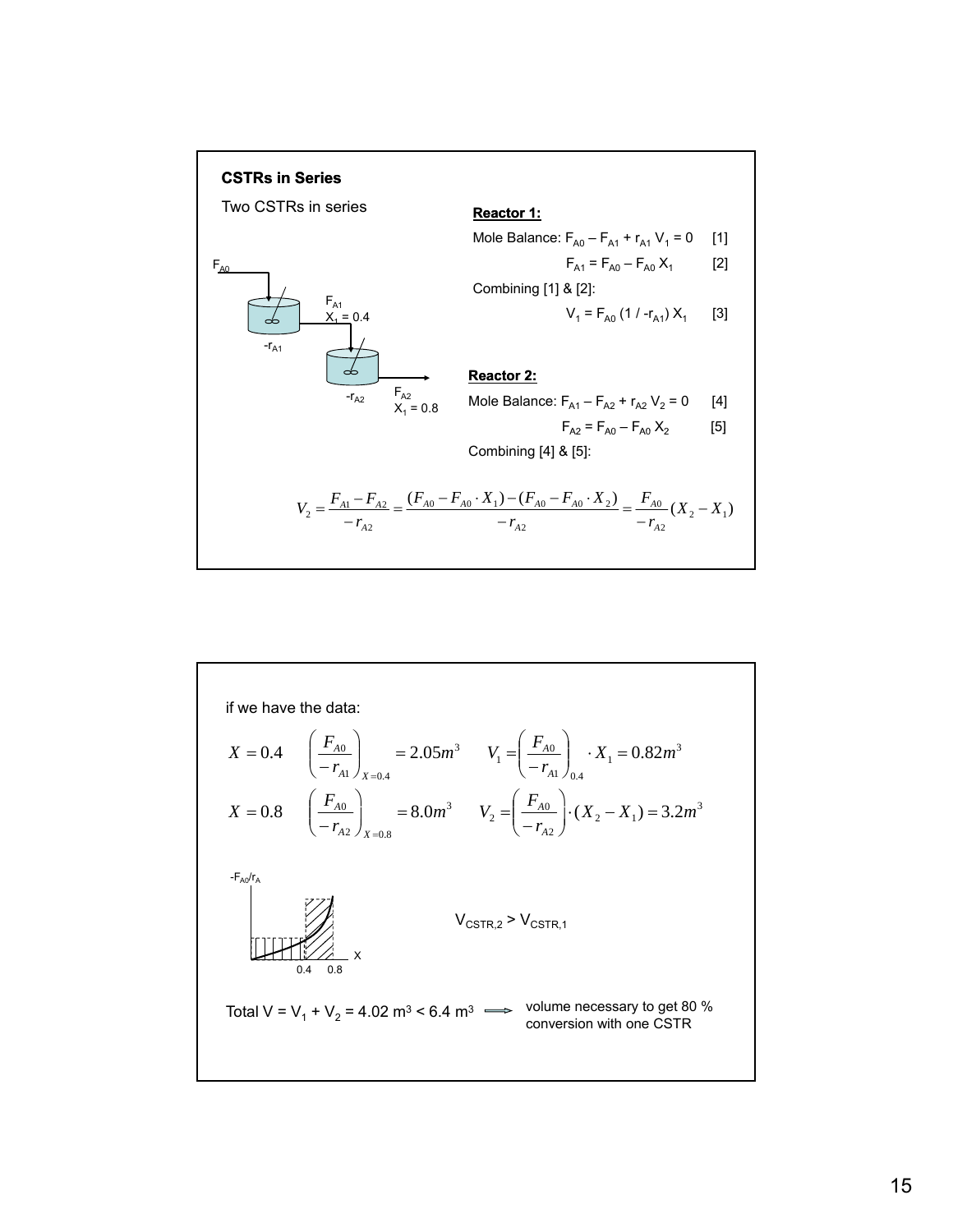

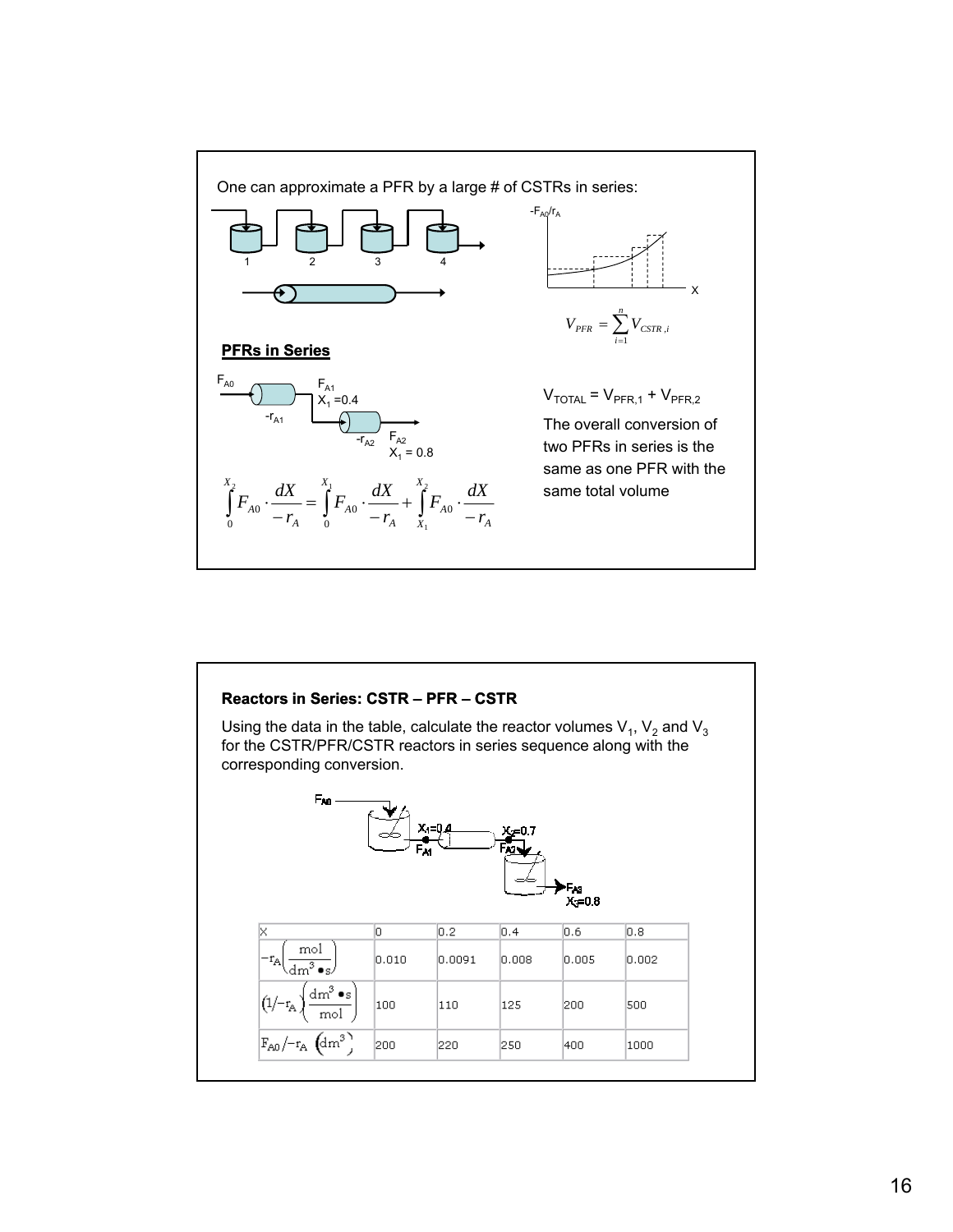

(b) Reactor 2: PFR The differential form of the PFR design is

$$
\frac{dX}{dV} = \frac{-r_A}{F_{A0}}
$$

Rearranging and intergrating with limits

when  $V = 0$   $X = X_1 = 0.4$ when  $V = V_2$   $X = X_2 = 0.7$ 

$$
V = \int_{X_1}^{X_2} \left( \frac{F_{A0}}{-r_A} \right) \cdot dX = \int_{0.4}^{0.7} \left( \frac{F_{A0}}{-r_A} \right) \cdot dX
$$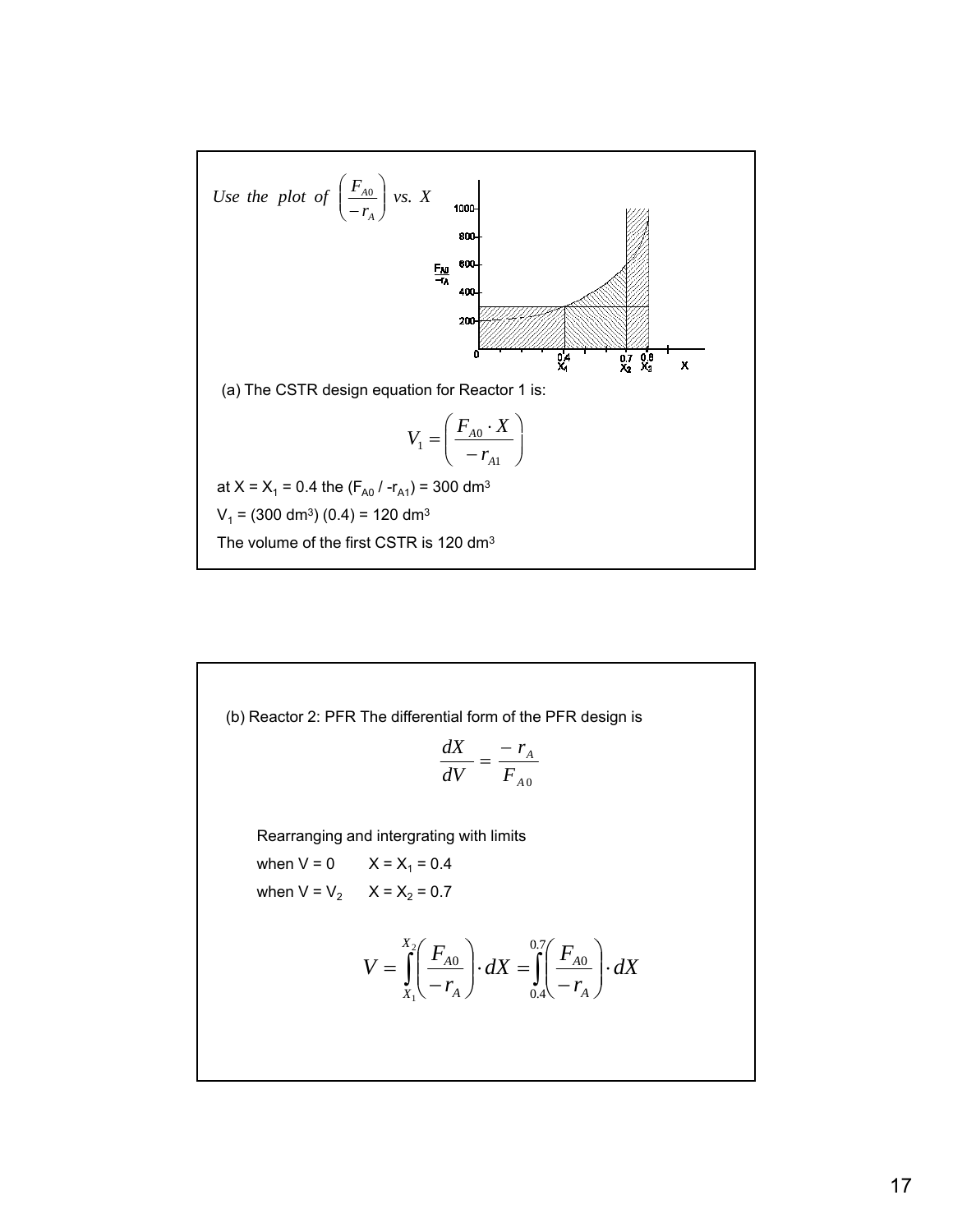Choose three point quadrature formula with

$$
\Delta X = \frac{X_2 - X_1}{2} = \frac{0.7 - 0.4}{2} = 0.15
$$

$$
V_2 = \frac{\Delta X}{3} \left[ \frac{F_{A0}}{-r_A(0.4)} + \frac{4 \cdot F_{A0}}{-r_A(0.55)} + \frac{F_{A0}}{-r_A(0.7)} \right]
$$

Interpreting for  $(F_{A0}/r_A)$  at  $X = 0.55$  we obtain

$$
\left(\frac{F_{A0}}{-r_A}\right)_{X=0.55} = 370dm^3
$$

$$
V_2 = \frac{0.15}{3} \left[300dm^3 + 4 \cdot (370dm^3) + 600dm^3\right] = 119dm^3
$$

The volume of the PFR is  $V_2$  = 119 dm<sup>3</sup>

(c) Reactor 3: CSTR  
\nBalance 
$$
in - out + generation
$$
  
\n $F_{A2} - F_{A3} + r_{A3} \cdot V_3 = 0$   
\n $V_3 = \frac{F_{A2} - F_{A3}}{-r_{A3}}$   
\n $F_{A2} = F_{A0} \cdot (1 - X_2)$   
\n $F_{A3} = F_{A0} \cdot (1 - X_3)$   
\n $V_3 = \frac{F_{A0}}{-r_{A3}} \cdot (X_3 - X_2)$   
\n $V_3 = 600 dm^3 \cdot (0.7 - 0.4) = 180 dm^3$   
\nThe volume of last CSTR is 180 dm<sup>3</sup>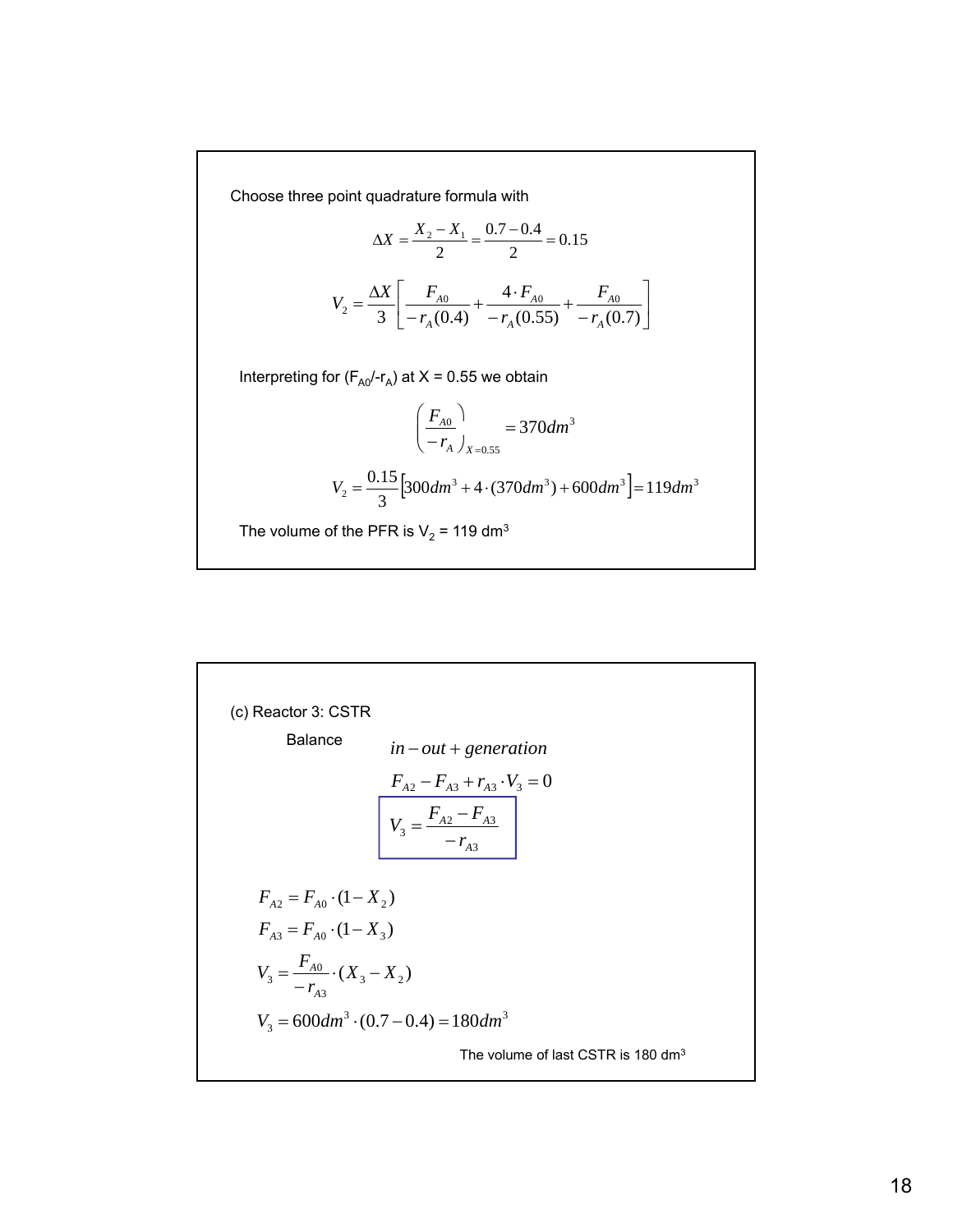

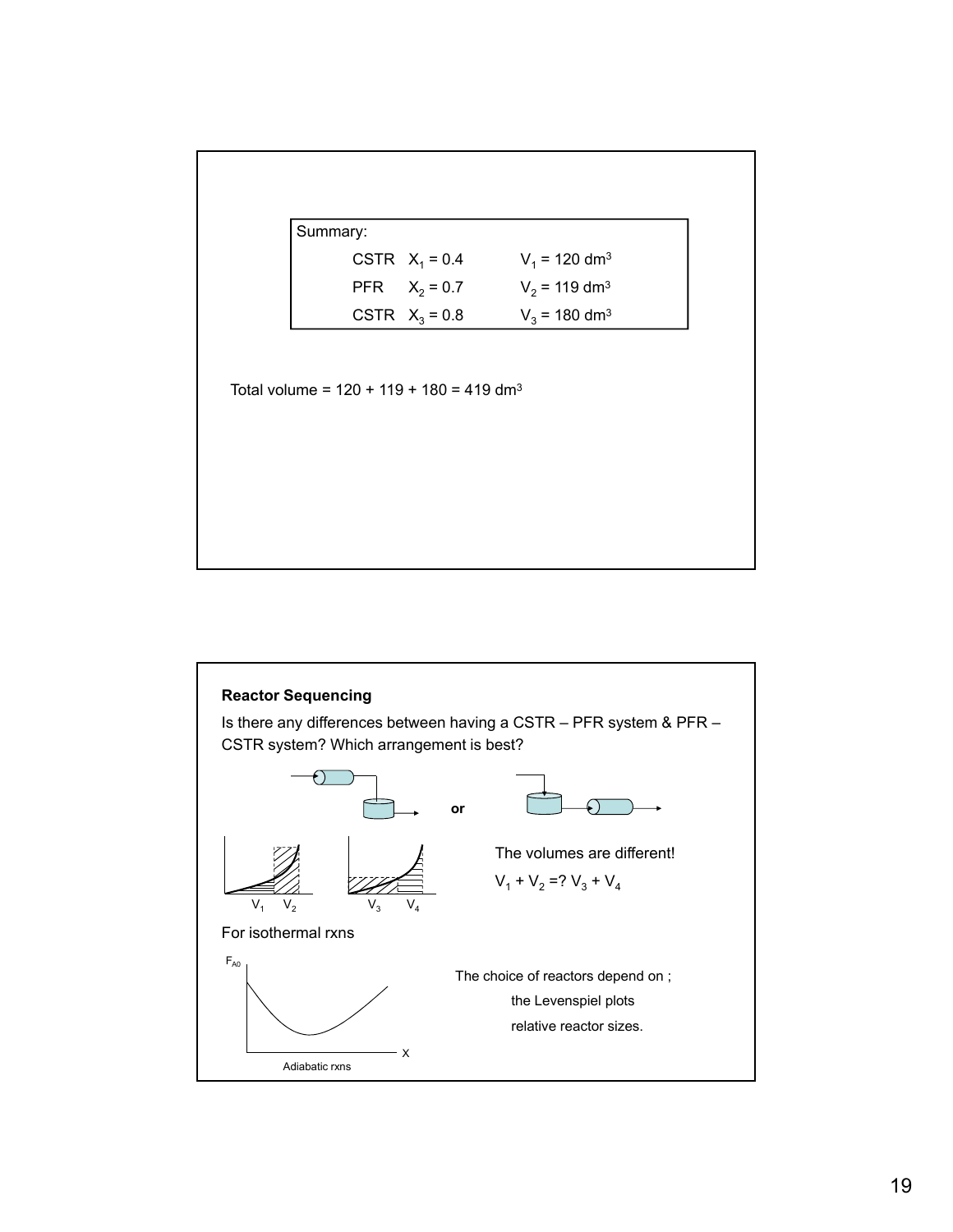### **Space Time**

The space time, tau, is obtained by dividing the reactor volume by the volumetric flow rate entering the reactor:

> *V*  $v_{0}$  $\tau =$

Space time is the time necessary to process one volume of reactor fluid at the entrance conditions. This is the time it takes for the amount of fluid that takes up the entire volume of the reactor to either completely enter or completely exit the reactor. It is also called holding time or mean residence time.

**Example:**  $v_0 = 0.01$  m<sup>3</sup>/s and V = 0.2 m<sup>3</sup>  $\rightarrow$  T = 0.2 m<sup>3</sup> / 0.01 m<sup>3</sup>/s = 20 s It would take 20 s for the fluid at the entrance to move to the exit. Typical space time for different reactors: **Batch** : 15 min – 20 h (few kg/day – 100,000 tons/year  $\approx$  280 tons/day) **CSTR** : 10 min – 4 h (10 to  $3 \times 10^6$  tons/yr) **Tubular:**  $0.5s - 1h$  (50 to 5 x 10<sup>6</sup> tons/yr)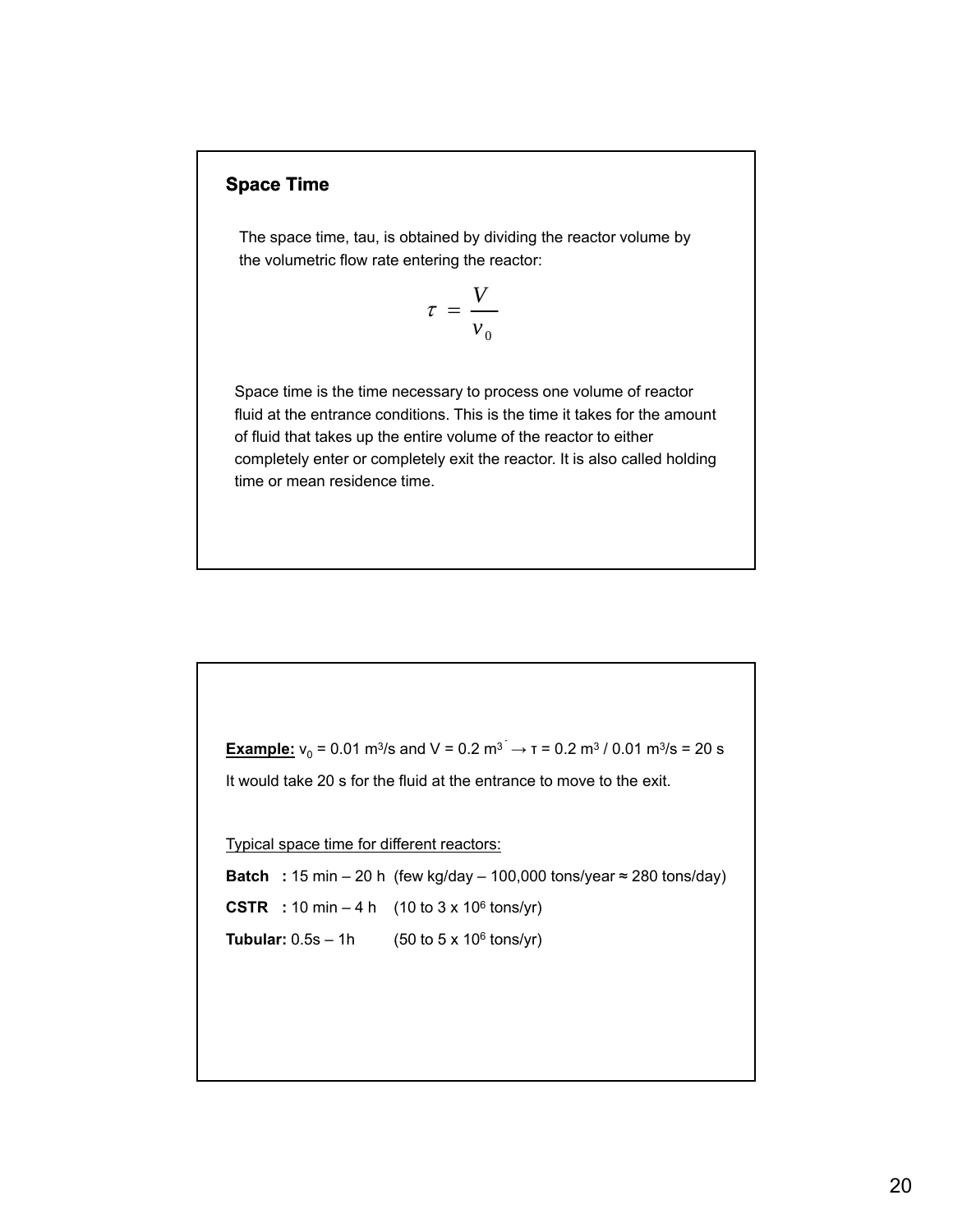**Space Velocity (SV)** is defined as:

$$
SV = \frac{v_0}{V} = \frac{1}{\tau}
$$

instead of using volumetric flow rate at the entrance, you use liquid – hourly & gas – hourly space velocities (LHSV, GHSV).

 $v_0$  (for LHSV) is that of a liquid feed rate at 60°F or 75°F.

 $v_0$  (for GHSV) is that of the one that measured at STP.

$$
LHSV = \frac{v_0|_{liq}}{V} \qquad GHSV = \frac{v_0|_{STP}}{V}
$$

| Sample Industrial Space Times                                |             |             |              |                  |
|--------------------------------------------------------------|-------------|-------------|--------------|------------------|
| Reaction                                                     | Reactor     | Temperature | Pressure atm | Space Time       |
| $ (1) C_2H_6 \to C_2H_4 + H_2$                               | <b>PFR</b>  | 860°C       | 2            | 1 s              |
| $ (2) $ CH3CH2OH + HCH3COOH $\rightarrow$ CH3CH2COOCH3 + H2O | <b>CSTR</b> | 100°C       | 1            | 2 <sub>h</sub>   |
| (3) Catalytic cracking                                       | PBR         | 490°C       | 20           | 1 s < r < 400 s  |
| $ (4)  C_6H_5CH_2CH_3 \rightarrow C_6H_5CH = CH_2 + H_2$     | <b>PBR</b>  | l600°C.     | 1            | 0.2 s            |
| $ (5) CO + H2O \rightarrow CO2 + H2$                         | <b>PBR</b>  | 300°C       | 26           | 4.5 <sub>s</sub> |
| $ (6) C_6H_6 + HNO_3 \rightarrow C_6H_5NO_2 + H_2O$          | <b>CSTR</b> | so°c        | $\vert$ 1    | 20 min           |
|                                                              |             |             |              |                  |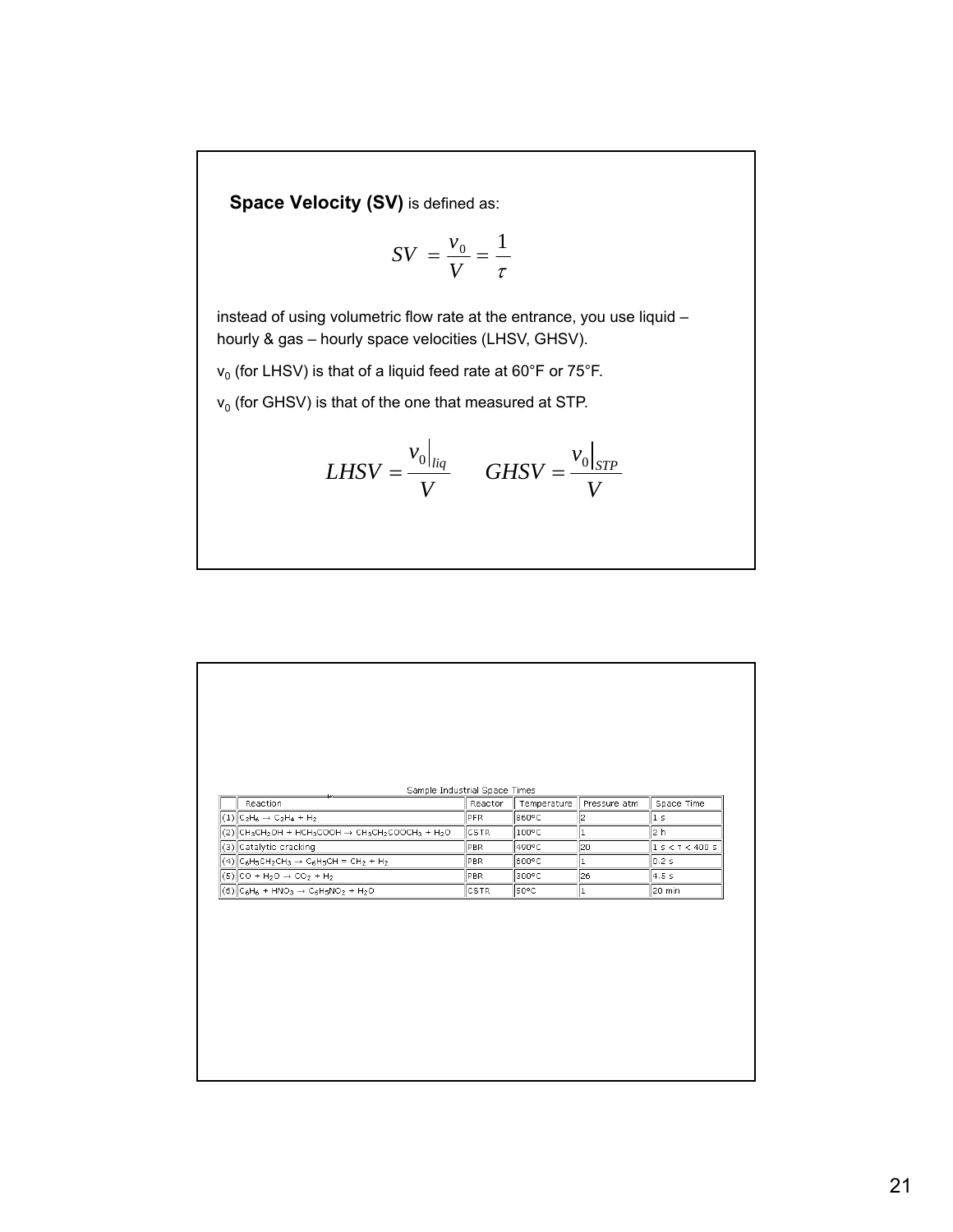

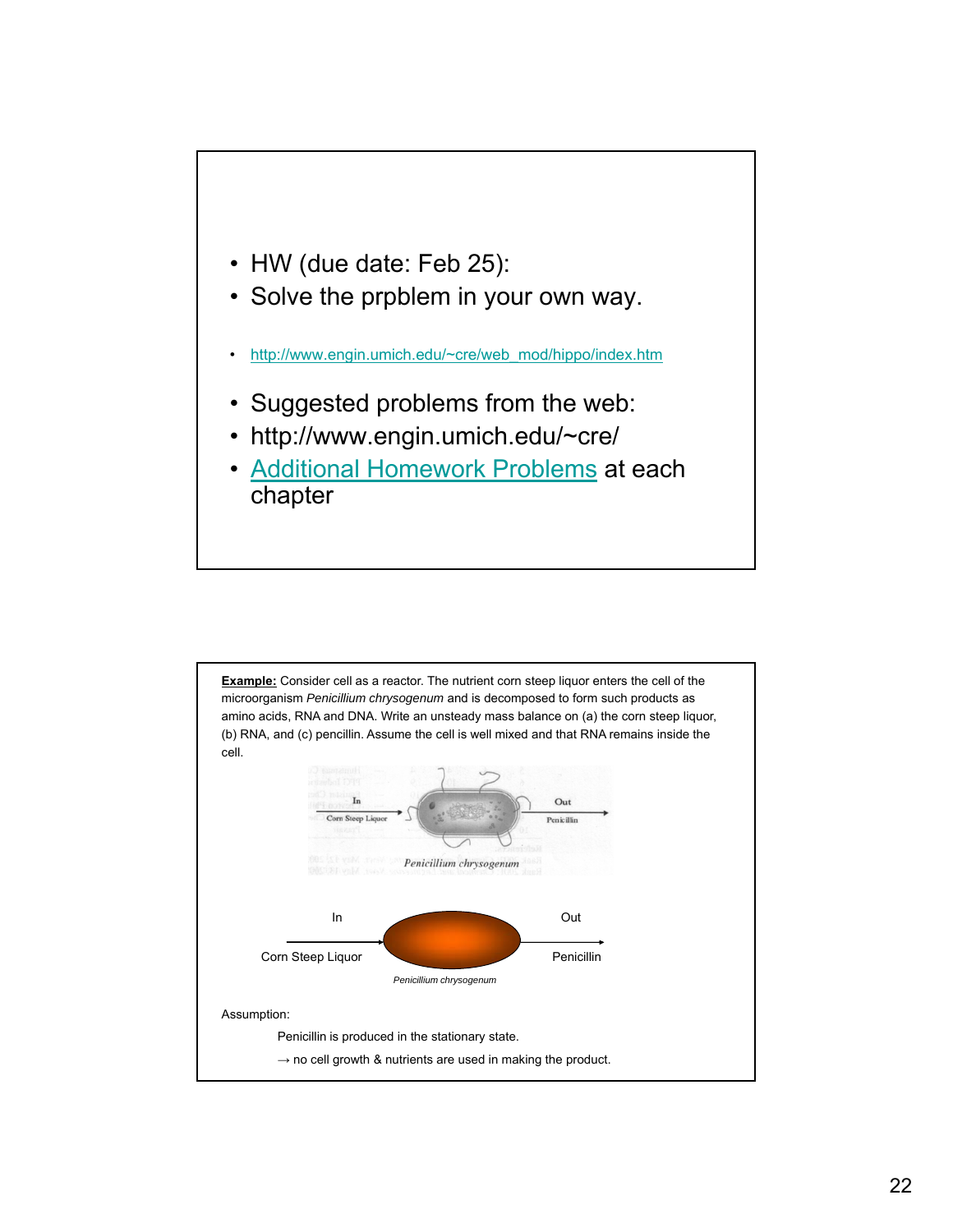Mass balance for penicillin:

$$
In - Out + Generation = Accumulati on
$$
  
\n
$$
F_{in} + F_{out} + G_p = \frac{dN_p}{dt}
$$
  
\n
$$
F_{in} = 0 \text{ (no penicilin in } flow)
$$
  
\n
$$
G_p = \int r_p \cdot dV \implies \int r_p \cdot dV - F_{out} = \frac{dN_p}{dt}
$$

Assuming steady state for the rate of production of penicilin in the cells stationary state, *dN*

$$
\frac{u_1 v_p}{dt} = 0
$$
  

$$
V = \frac{F_{in} - F_{out}}{-r_p} \implies V = \frac{F_{out}}{r_p}
$$

Similarity, for Corn Steep Liquor with  $F_c = 0$ 

$$
V = \frac{F_{C0} - F_C}{-r_C} = \frac{F_{C0}}{-r_C}
$$

No RNA is generated or destroyed.